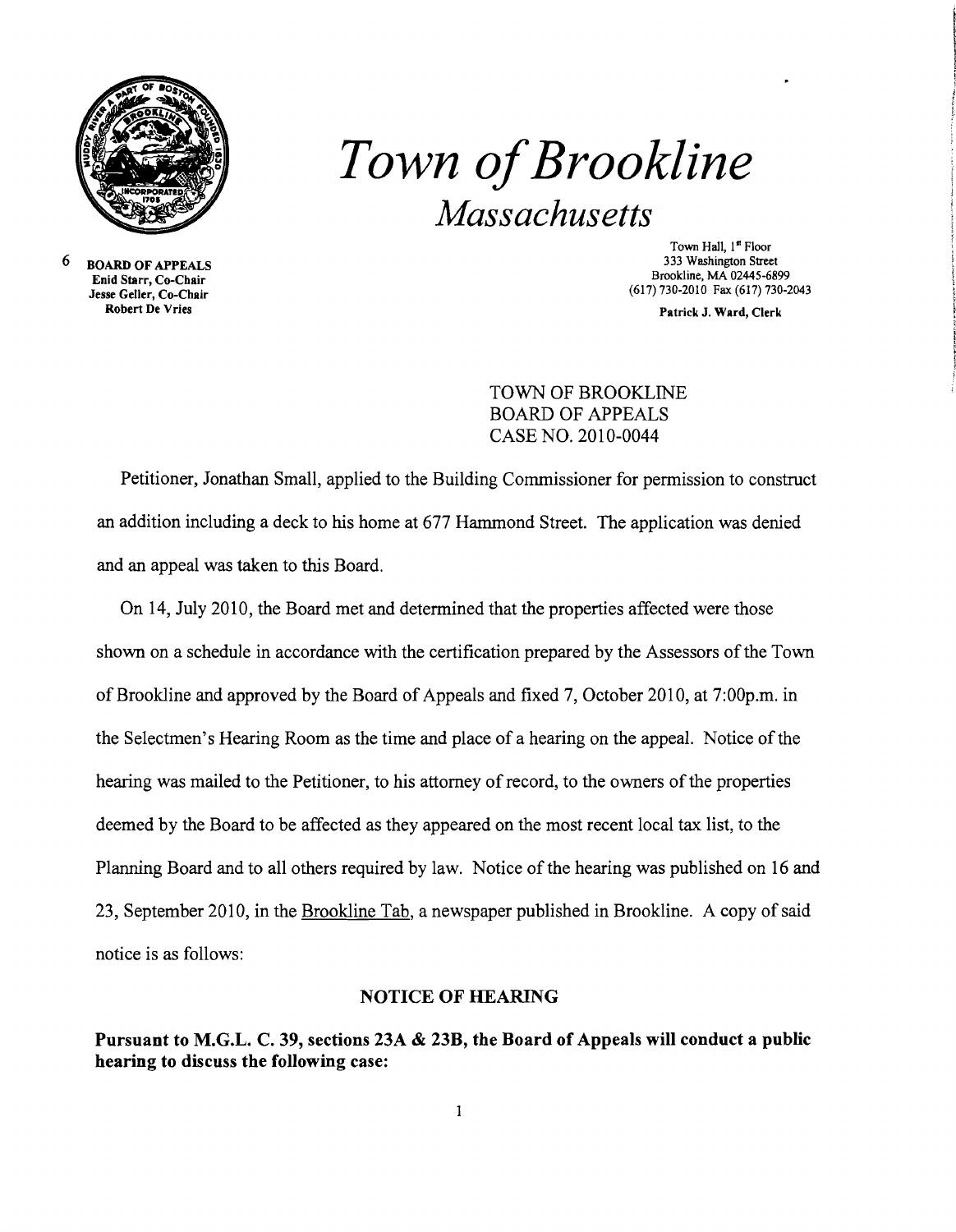Petitioner: SMALL JONATHAN Owner: SMALL JONATHAN Location of Premises: 677 Hammond Street Date of Hearing: October 07, 2010 Time of Hearing: 7:00 p.m. Place of Hearing: Selectmen's Hearing Room, 6th. floor

A public hearing will be held for a variance and/or special permit from:

- 1. 5.43; Exceptions to Yard and Setback Regulations, special permit required.
- 2. 5.50; Front Yard Requirements, variance required.
- 3. 5.52; Fences and Terraces in Front Yards, variance required.
- 4. 5.70; Rear Yard requirements, variance required.
- 5. 8.02.2 Alteration or Extension, special permit required.

## Of the Zoning By-Law to PROPOSED ADDITION REQUIREING BOAQRD OF APPEALS RELIEF at 677 HAMMOND ST. BRKL

Said premise located in a T-6 (two-family and attached single-family) residence district.

*Hearings, once opened, may be continued by the Chair to a date and time certain. No further notice will be mailed to abutters or advertised in the TAB. Questions regarding whether a hearing has been continued, or the date and time ofany hearing may be directed to the Zoning Administrator at* 617-734-2134 *or check meeting calendar at:http://calendars.town.brookline.ma.usIMasterTownCalandarl?FormID=158.* 

The Town of Brookline does not discriminate on the basis of disability in admission to, access to, *or operations ofits programs, services or activities. Individuals who need auxiliary aids for*  effective communication in programs and services of the Town of Brookline are invited to make *their needs known to the* ADA *Coordinator, Stephen Bressler, Town ofBrookline,* 11 *Pierce Street, Brookline, MA 02445. Telephone:* (617) *730-2330; TDD* (617) *730-2327.* 

## Enid Starr<sup>--</sup> Jesse Geller Robert De Vries

At the time and place specified in the notice, this Board held a public hearing. Present at the

hearing was Chairman, Jesse Geller and Board Members Mark Zuroff and Jonathan Book. The

petitioner was represented by Attorney Jacob Walters, 7 Harvard Street, Brookline, MA 02445.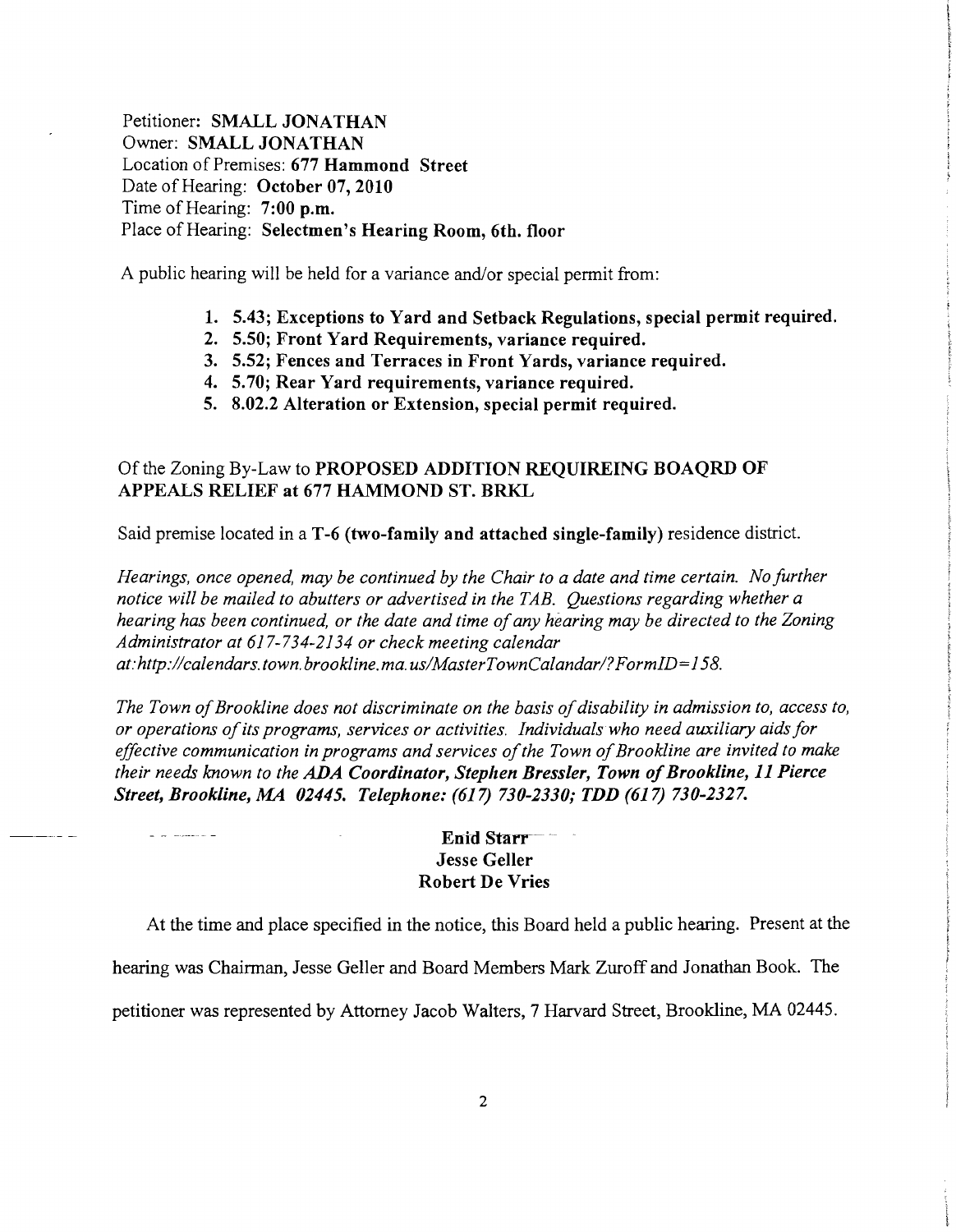Mr. Walters described the subject property at 677 Hammond Street as one of five single-family homes built on a narrow common drive off of Hammond Street. The house is two stories and features a cross gable roof and dormers on the "front" fayade. The existing house is 1,290 square feet. Given the unique configuration of the common drive (which dead ends, in a tandem parking arrangement located approximately 15' from the house), for the purpose of zoning, the actual front of the house is the side of the house that faces the common drive and parking (where the applicant is proposing to construct an addition and deck). The surrounding uses are primarily residential, with the exception of the cemetery in the rear of the property.

Mr. Walters said that his client, Jonathan Small, is proposing to construct a two-story addition on the west (front) elevation of the house and a new deck next to the addition. The addition will measure 7' x 20', and will encompass a new entry and pantry closet on the first floor and new bathroom and laundry closet on the second floor. The proposed additions will add 180 square feet of floor area. The applicant is also proposing to construct a new  $12'10''$  x  $10'9''$  deck to the side of the addition, which will have a 3'  $x$  11' landing to connect the new entry to the deck.

In addition to relief under **Section 8.02.2** for a pre-existing non-conforming structure, Mr. Walters said his client also needed dimensional relief as to set-back and he opined that the Board could grant the requested relief under **Section 5.43** of the Town of Brookline Zoning By-Law. Mr. Walter's said that his client is refurbishing an existing structure that appears to be in a state of decline. He said the restoration, including addition, would become an asset to the neighborhood. Mr. Walters also said that a landscaping plan would be submitted delineating significant landscape improvements at the front of the home. The improvements to the structure and the significant landscaping improvements would be the counterbalancing amenity required under **Section 5.43** of the Zoning By-Law. Mr. Walters represented that the Planning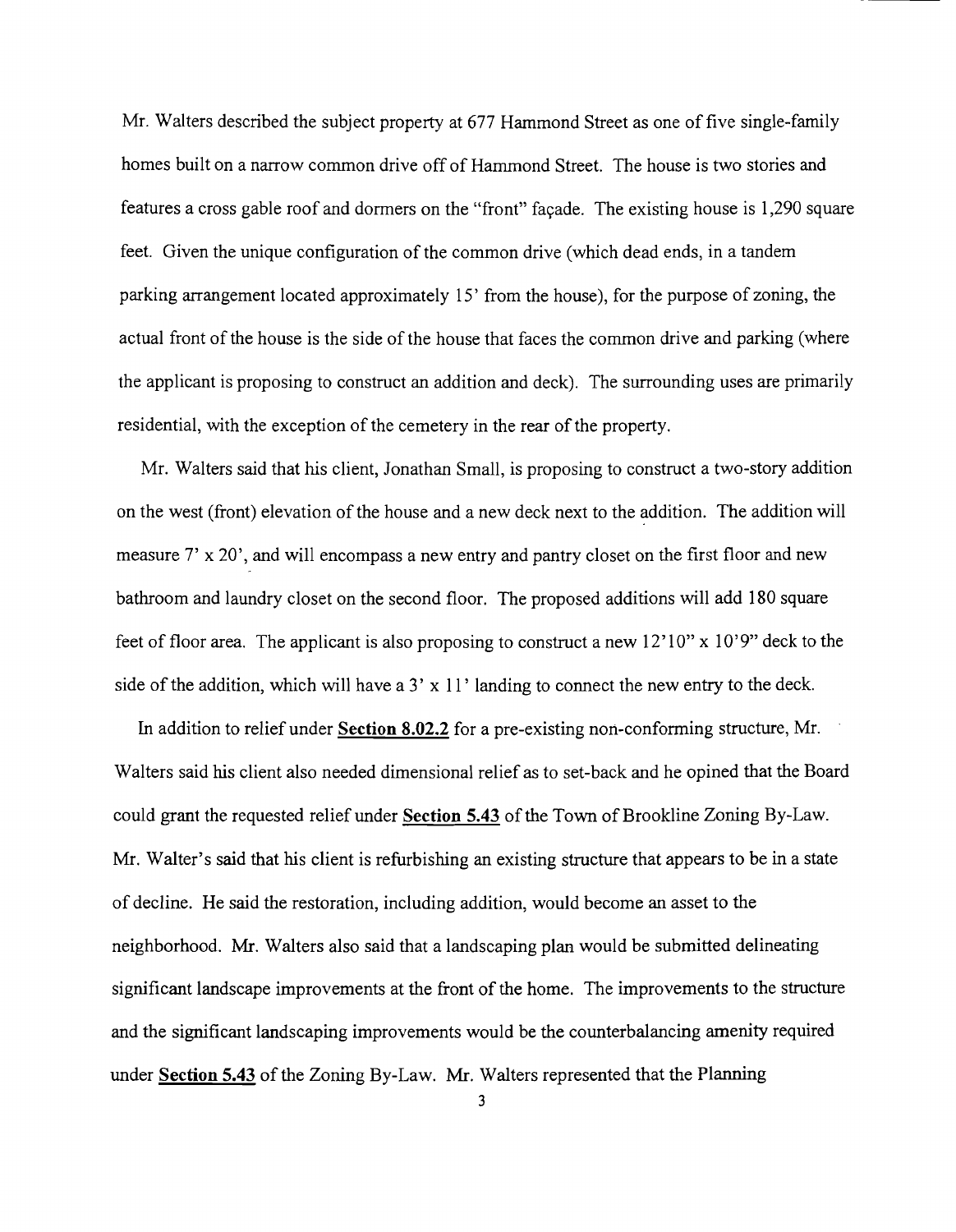Department received several letters of support from neighbors. Mr. Walters reviewed the

requirements of **Section 9.05** of the Zoning By-Law relative to the issuance of Special Permits

and said the proposal before the Board met those requirements.

Chairman Geller asked whether anyone in attendance wished to speak in favor or against

the proposal. No one rose to speak.

Courtney Synowiec delivered the findings of the Planning Board.

**Section 5.50** – Front Yard Requirements

**Section 5.52** - Fences and Terraces in Front Yards

**Section 5.70** – Rear Yard Requirements – The rear yard is a pre-existing nonconformity.

| Setbacks         | Required | Existing | Proposed | <b>Finding</b>        |
|------------------|----------|----------|----------|-----------------------|
| Front Yard       | 15'      |          | 9.8'     | Special               |
| (House)          |          | Est. 16' |          | Permit*†              |
| Front Yard       |          |          |          | Special               |
| (Deck)           | 7.5'     | N/A      | 2.9'     | Rermit <sup>*</sup> t |
| <b>Rear Yard</b> | 30'      | 22'      | 22'      | Special               |
| (House)          |          |          |          | -Permit*              |

\* Under Section 5.43 of "the Zoning By-Law, the Board of Appeals may waive dimensional requirements if a counterbalancing amenity is provided. The applicant is proposing to install landscaping in the front yard as a counterbalancing amenity.

t Under Section 2. 12 of the Zoning By-Law, the definition of a lot specifically excludes any land within the limits of a public or private way, even if the fee to such a way is in the owner of the lot. Therefore, the front yard setback from this property must be measured from the side line of the common way.

**Section 8.02.2** - Alteration or Extension: A special permit is required to alter or extend a nonconforming structure.

Ms. Synowiec said that the Planning Board was supportive of the proposed addition and deck.

While the setbacks for the house and deck appear to be very close to the parking area for the

residence at 677 Hammond Street, the existing condition of the common way does not end in a

cul-de-sac, but follows the pavement edge as noted on the site plan. The Planning Board noted

that the existing house is rather small and the addition of 180 square feet is a modest proposal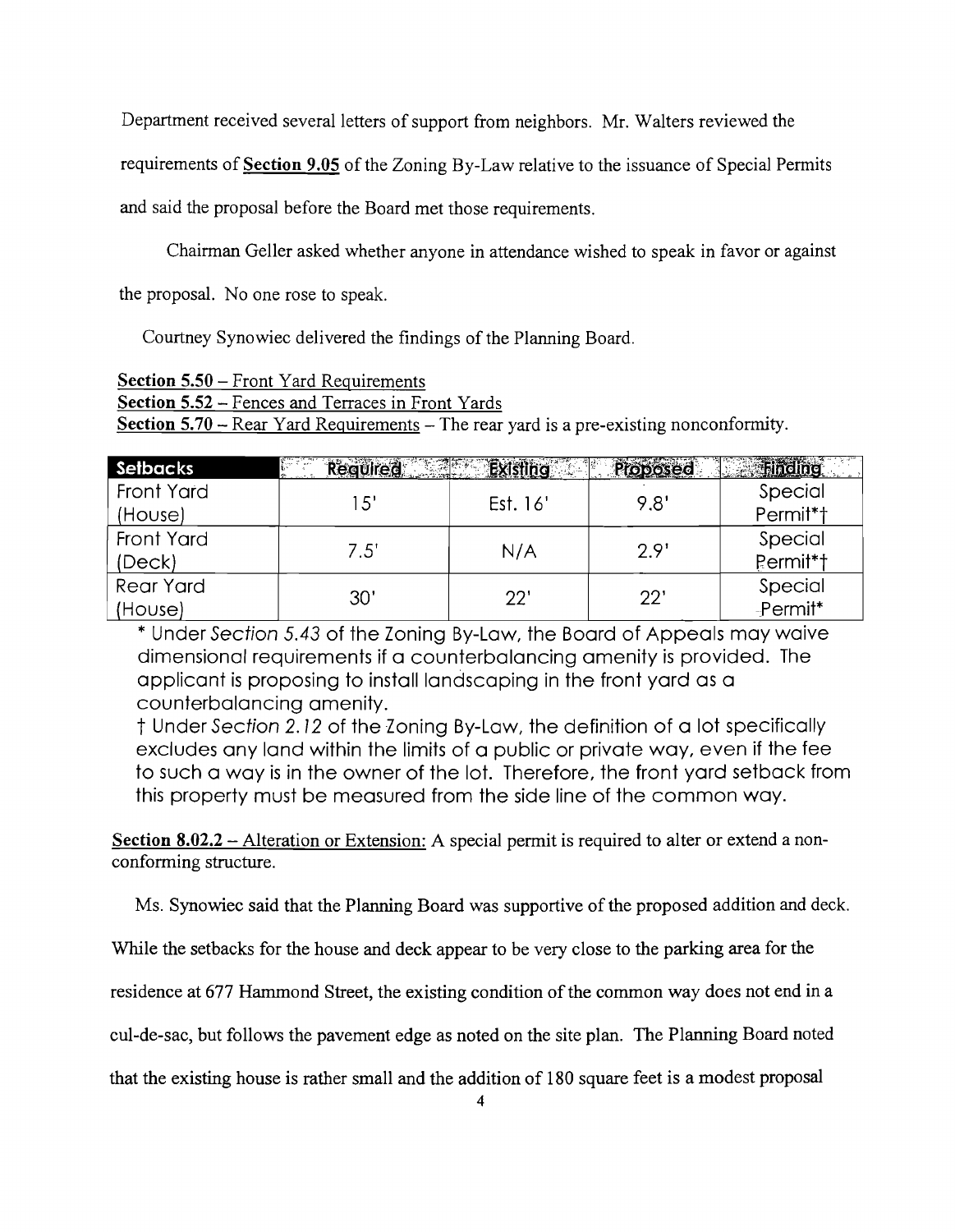and should substantially increase the functionality of the home. The Planning Board also noted the property is in rather poor condition. In addition to providing landscaping in the front yard as a counterbalancing amenity, the Planning Board believes the gut renovation project the applicants are performing on the home is also an amenity as it will extend the life ofthis structure for many years to come. Therefore, the Planning Board recommended approval of the proposal referencing plans by Hamlin & Co. Inc., dated 7/8/1 0, subject to the following conditions:

- 1. Prior to the issuance of a building permit, the applicant shall submit final plans and elevations indicating all materials subject to the review and approval of the Assistant Director of Regulatory Planning.
- 2. Prior to the issuance of a building permit, the applicant shall submit a final landscape plan indicating all counterbalancing amenities and fencing details subject to the review and approval of the Assistant Director of Regulatory Planning.
- 3. Prior to issuance of a building permit, the applicant shall submit to the Building Commissioner for review and approval for conformance to the Board of Appeals decision: 1) a final site plan, stamped and signed by a registered engineer or land surveyor; 2) final building elevations stamped and signed by a registered architect; and 3) evidence the decision has been recorded at the Registry of Deeds.

The Chairman then called upon Michael Shepard, Building Commissioner, to deliver the comments of the Building Department. Mr. Shepard commented that the house is rather small and was in need of significant updating. He said that the addition appeared to integrate well with the existing structure and agreed with the Planning Board that the result will become an asset to the streetscape. Mr. Shepard stated that the Building Department was supportive of the proposal as well as the conditions proposed by the Planning Board. He stated that his Department will enforce the provisions of the State Building Code.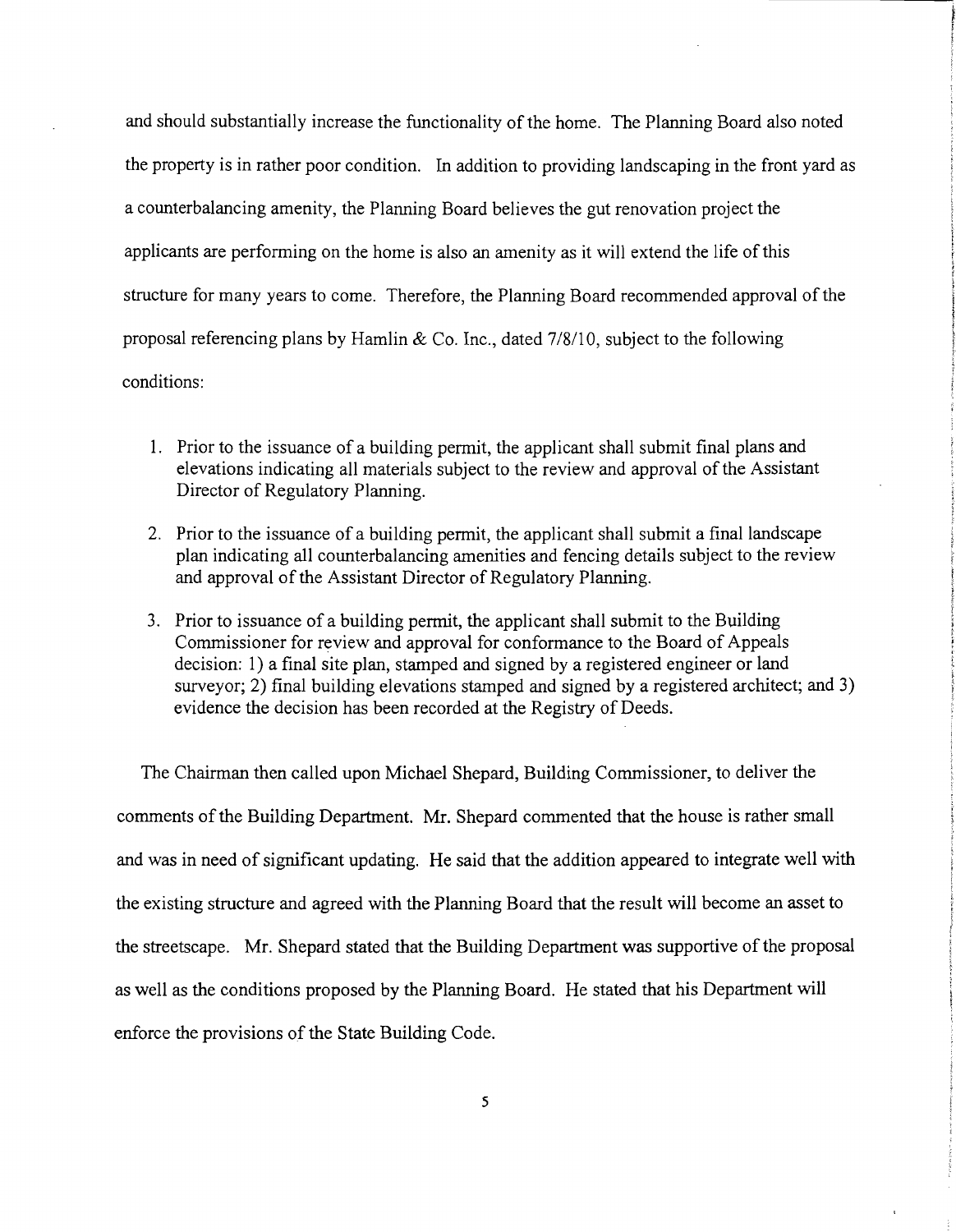The Board, having deliberated on this matter and having considered the foregoing testimony, concludes that it is desirable to grant Special Permits and that the petitioner has satisfied the requirements necessary for relief under Sections 5.43 and 9.05 of the Zoning By-Law and made the following specific findings pursuant to **Section 9.05** of the Zoning By-Law:

- a. The specific site is an appropriate location for such a use, structure, or condition.
- b. The use as developed will not adversely affect the neighborhood.
- c. There will be no nuisance or serious hazard to vehicles or pedestrians.
- d. Adequate and appropriate facilities will be provided for the proper operation of the proposed use.

Accordingly, the Board voted unanimously to grant the requested relief subject to the

following conditions:

- 1. Prior to the issuance of a building permit, the applicant shall submit final plans and elevations indicating all materials subject to the review and approval of the Assistant Director of Regulatory Planning.
- 2. Prior to the issuance of a building permit, the applicant shall submit a final landscape plan indicating all counterbalancing amenities and fencing details subject to the review and approval of the Assistant Director of Regulatory Planning.
- 3. Prior to issuance of a building permit, the applicant shall submit to the Building Commissioner for review and approval for conformance to the Board of Appeals decision: 1) a final site plan, stamped and signed by a registered engineer or land surveyor; 2) final building elevations stamped and signed by a registered architect; and 3) evidence the decision has been recorded at the Registry of Deeds. l.0

ييبا :%- :b  $\blacktriangleleft$  $\tilde{\mathcal{L}}$  $\sum_{\text{vanimous Decision of}}$ we grammous Decision of **EXERGED** Wal Filing D.

Jesse Geller, Chairman